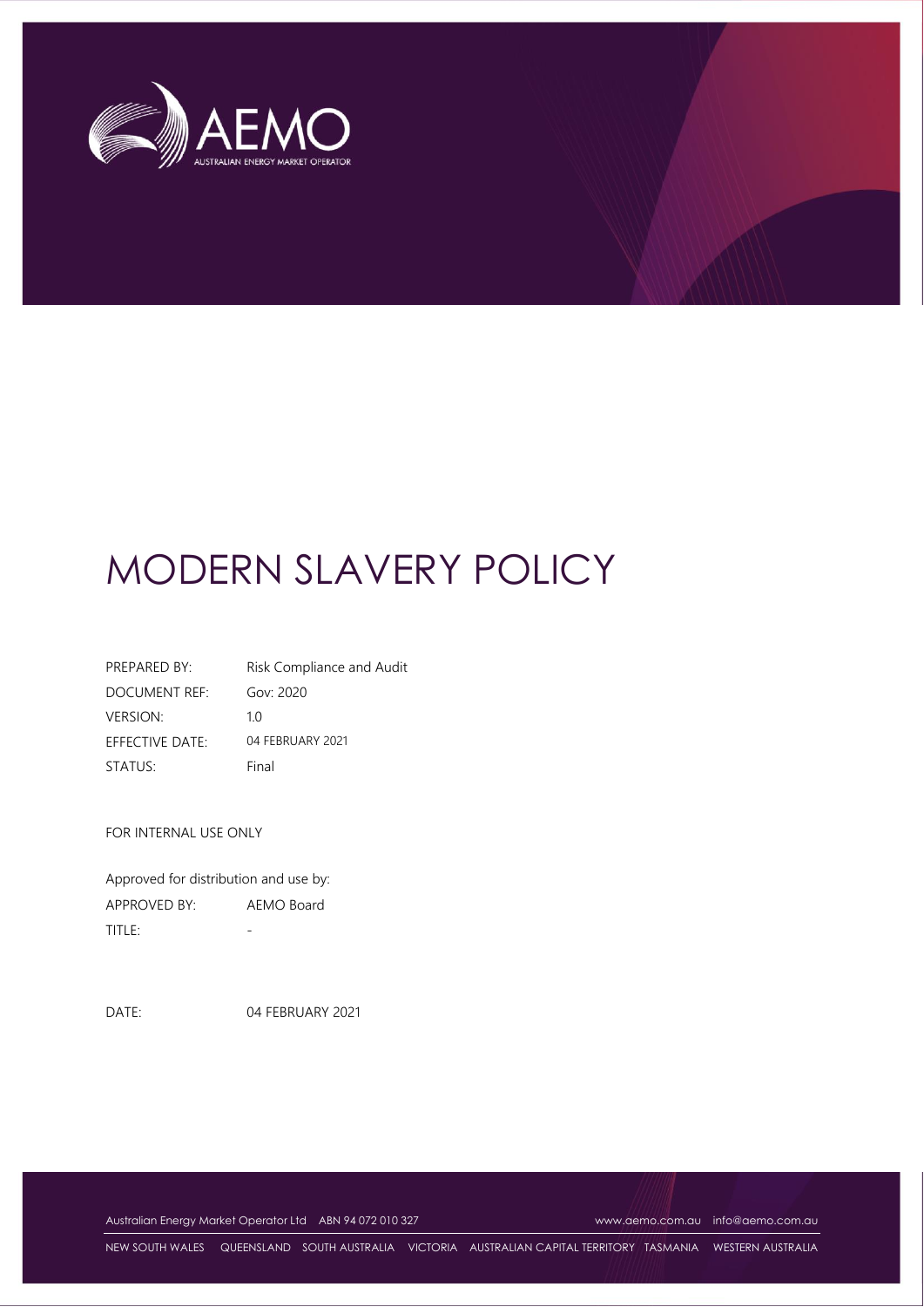

## **CONTENTS**

| 1.   | <b>INTRODUCTION</b>                     | 3              |
|------|-----------------------------------------|----------------|
| 1.1. | Context                                 | 3              |
| 1.2. | Purpose and scope                       | 3              |
| 1.3. | Application                             | 3              |
| 1.4. | Ownership and Responsibility            | 3              |
| 1.5. | Breaches of this Policy                 | 4              |
| 1.6. | Review and Update                       | $\overline{4}$ |
| 2.   | <b>DEFINITION</b>                       | 4              |
| 3.   | LIMITING THE RISK OF MODERN DAY SLAVERY | 4              |
| 4.   | <b>REPORTING</b>                        | 5              |
| 5.   | <b>APPENDIX</b>                         | $6\phantom{1}$ |
| 5.1. | Glossary                                | 6              |
| 5.2. | Related AEMO Policies and Procedures    | 6              |
| 5.3. | Minimum standards expected of suppliers | 6              |
| 5.4. | Modern Day Slavery Statement Criteria   | 8              |
| 5.5. | Version Release History                 | 8              |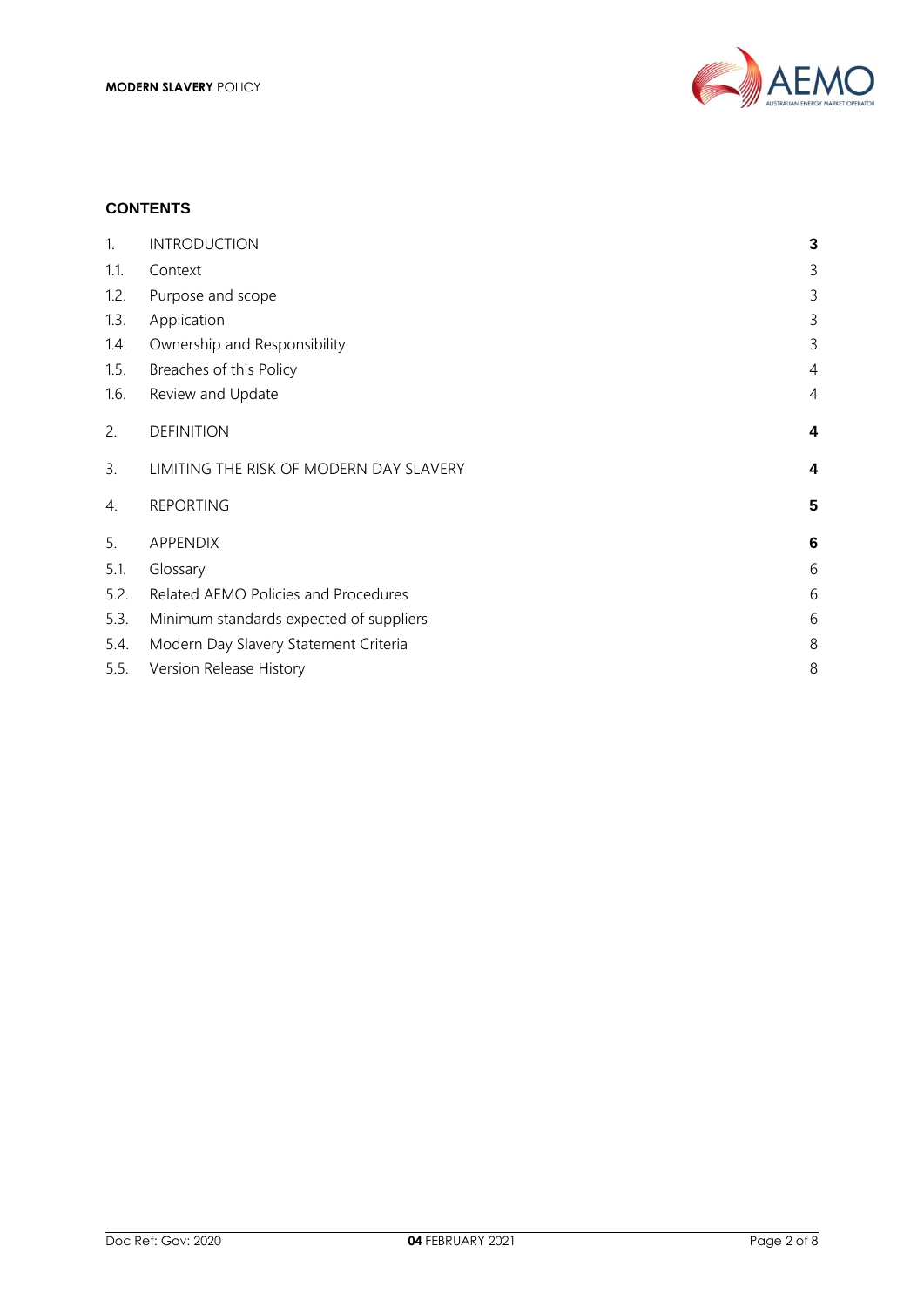

# <span id="page-2-0"></span>**1. INTRODUCTION**

## <span id="page-2-1"></span>**1.1. Context**

Modern slavery describes situations where coercion, threats or deception are used to exploit individuals and undermine or deprive them of their freedom. There are an estimated 40.3 million victims of modern slavery globally. Women and girls are over-represented, comprising 71 per cent of victims and nearly two-thirds of modern slavery victims are in the Asia-Pacific region<sup>1</sup>.

The Modern Day Slavery Act (Cth) 2018 (Act) was enacted in January 2019. The Act requires companies with an annual revenue of greater than \$100 million to comply with requirements of the act in managing and mitigating the risk of modern slavery practices followed by the submission of a Modern Slavery Statement annually to the Australian Border Force (ABF) within the Department of Home Affairs. Modern Slavery Statements are public documents and will be published in an online register maintained and administered by the ABF. In addition a Modern Slavery Act for New South Wales has been drafted and is likely to commence on or before 1 January 2021.

## <span id="page-2-2"></span>**1.2. Purpose and scope**

This policy establishes the framework for managing modern day slavery and affirms our commitment to contribute to ending all forms of modern slavery, both in Australia and overseas and outlines our approach to reducing the risk of modern slavery practices within our supply chains and operations. This Policy also supports the intent of international conventions, treaties and protocols relevant to combatting modern slavery and the Modern Slavery Act<sup>2</sup> (Cth) 2018.

## <span id="page-2-3"></span>**1.3. Application**

The policy applies to all persons working for or on behalf of AEMO, in any capacity, including directors, employees, contractors / consultants and suppliers.

AEMO expects all who have, or seek to have, a business relationship to familiarise themselves with this policy and to act in a way that is consistent with its values.

This policy will be used to underpin and inform any statement on slavery and human trafficking that AEMO is required to produce under the Modern Slavery Act (Cth) 2018.

This policy should be read in conjunction with AEMO's Code of Conduct and Fraud and Corruption Prevention Policy.

## <span id="page-2-4"></span>**1.4. Ownership and Responsibility**

AEMO's Board has the accountability for this policy and in ensuring that AEMO complies with all its legal and ethical obligations. The Managing Director and Chief Executive Officer (MD & CEO) has the responsibility for the implementation of this policy, monitoring its use and ensuring that the appropriate processes and control systems are in place, and amended as appropriate, to ensure it can operate effectively.

All staff are responsible for ensuring that they comply with the provision of this policy in the day to day performance of their roles.

<sup>1</sup> 2017 Global Estimates of Modern Slavery (ILO and Walk Free, 2017). Available from:

[https://www.ilo.org/global/publications/books/WCMS\\_575479/lang--en/index.htm](https://www.ilo.org/global/publications/books/WCMS_575479/lang--en/index.htm)

<sup>&</sup>lt;sup>2</sup> Modern Slavery Act (Cth) 2018. Available from:<https://www.legislation.gov.au/Details/C2018A00153>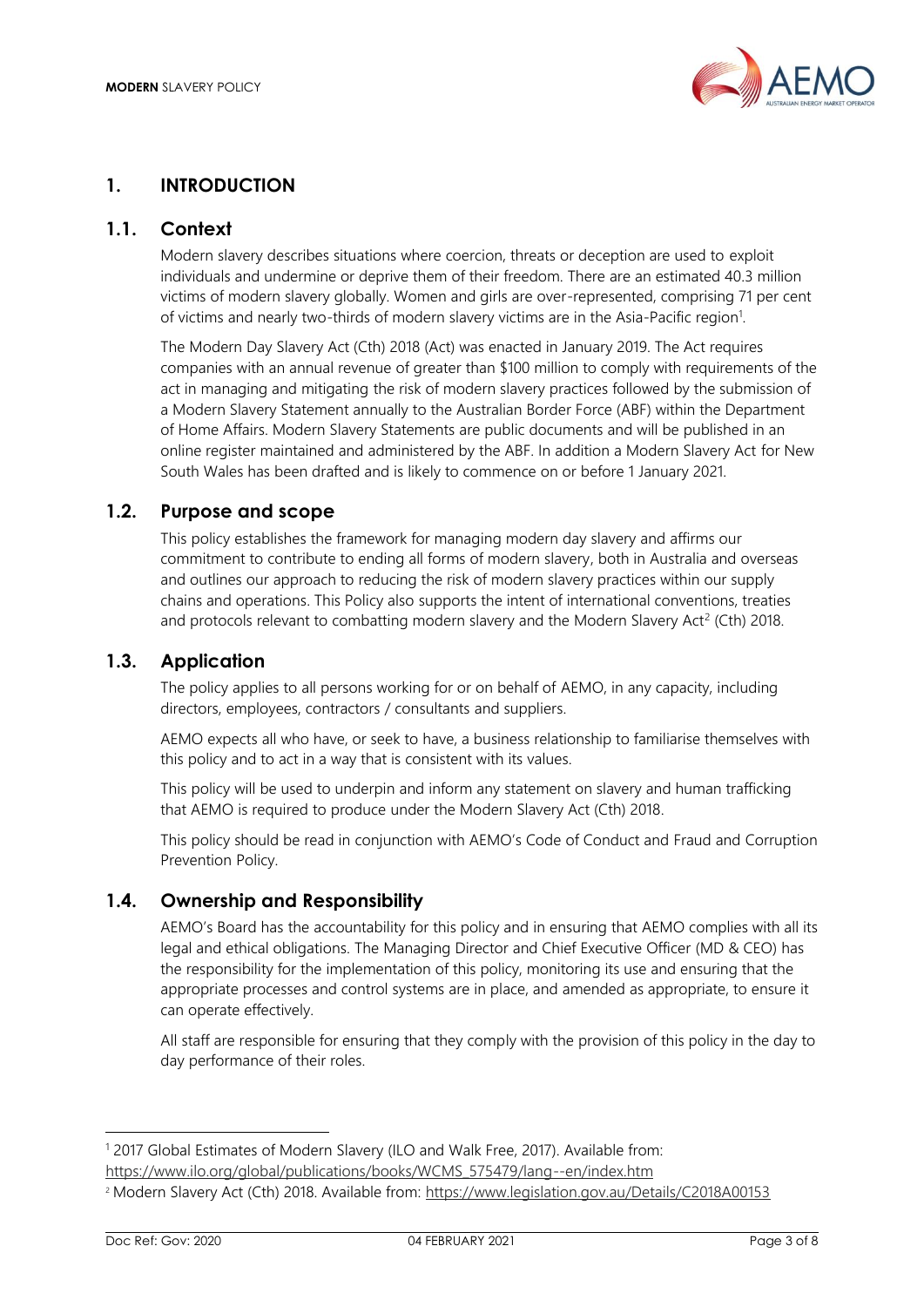

# <span id="page-3-0"></span>**1.5. Breaches of this Policy**

The breach of this policy by a director, officer or employee of AEMO may lead to disciplinary action being taken in accordance with the AEMO Code of Conduct policy. Serious breaches may be regarded as gross misconduct and can lead to immediate dismissal.

All staff and suppliers will be expected to co-operate in any investigation into suspected breaches of this policy or any related processes or procedures.

If any part of this policy is unclear, clarification should be sought from the Legal Department, Risk Compliance and Audit Team and/or the Chief Governance Officer and Legal Counsel.

## <span id="page-3-1"></span>**1.6. Review and Update**

The policy will be reviewed at a minimum every two years or whenever there is a change to the legislation on modern slavery.

## <span id="page-3-2"></span>**2. DEFINITION**

## **2.1.1. Modern Slavery**

Modern slavery is defined by the Modern Slavery Act (Cth) 2018 to include eight types of serious exploitation and which can be understood as:

- trafficking in persons, which is the recruitment, harbouring and movement of a person for the purposes of exploitation through modern slavery;
- slavery, which is where the offender exercises powers of ownership over the victim;
- servitude which is where the victim's personal freedom is significantly restricted and they are not free to stop working or leave their place of work;
- forced labour, which is where the victim is either not free to stop working or not free to leave their place of work;
- forced marriage, which is where coercion, threats or deception are used to make a victim marry or where the victim does not understand or is incapable of understanding the nature and effect of the marriage ceremony;
- debt bondage, which is where the victim's services are pledged as security for a debt and the debt is manifestly excessive or the victim's services are not applied to liquidate the debt, or the length and nature of the services are not limited and defined;
- the worst forms of child labour, which involves situations where children are: exploited through slavery or similar practices, including for sexual exploitation; or engaged in hazardous work which may harm their health or safety, or used to produce or traffic drugs; and
- deceptive recruiting for labour or services which is where the victim is deceived about whether they will be exploited through a type of modern slavery.

## <span id="page-3-3"></span>**3. LIMITING THE RISK OF MODERN DAY SLAVERY**

To enable AEMO comply with the requirements of Modern day slavery act, the following will be undertaken as a minimum:

• Have clear accountability and nominate a role for co-ordination of the risks involved in modern day slavery;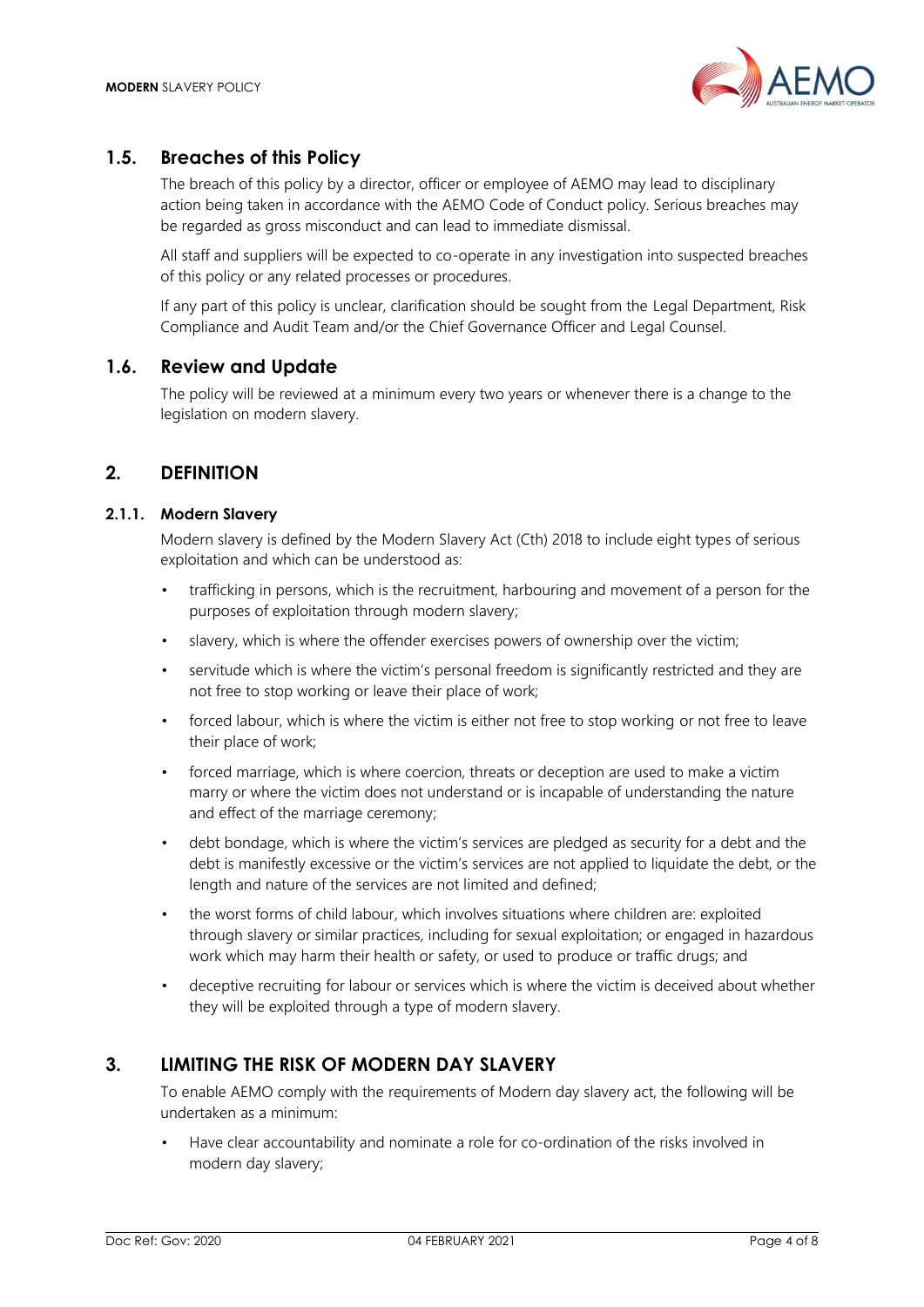

- Training: All personnel with relevant roles in relation to this policy will receive adequate training on this policy and any other supporting processes applicable to their roles. Complaints Mechanism: We will have an accessible and publicised reporting mechanism (including whistleblower) for concerns or disclosure in relation to modern slavery which allows for confidential and anonymous reporting and provides protection from reprisal.
- Remediation: We will be committed to working with our suppliers to remediate any breaches to this policy.
- Continuous improvement: We are committed to applying a continuous improvement approach to how we reduce the risk of modern slavery practices within our supply chains and operations. We will seek feedback from our staff, suppliers and other parties in regard to the success or otherwise of the actions we have taken to reduce the risk of modern slavery.

In addition a minimum standard would be expected from all our suppliers as detailed in Appendix 5.3 of this policy and these would be embedded into the contract with each supplier.

## <span id="page-4-0"></span>**4. REPORTING**

## **4.1.1. Reporting Obligation**

The Modern Slavery Act 2018 commenced operation on 1 January 2019, creating reporting obligations for entities that have:

- consolidated revenue of at least \$100 million for the relevant reporting period (a financial  $year)^1$ , and which:
	- o are Australian entities, or
	- o undertake business in Australia in that financial year.

Modern slavery encompasses criminal offences relating to deprivation of civil liberties, human trafficking, forced marriage and child labour.

## **4.1.2. Reporting process**

By 31st December each year, we will submit a Modern Slavery Statement to the Australian Border Force within the Department of Home Affairs and publish this statement on the AEMO website, that outlines the steps we have taken over the financial year to identify where our supply chains and operations may be contributing to modern slavery practices, and the actions we have taken to minimise these risks. The statement will be approved by AEMO's Board, signed off by the Chief Executive Officer, and include the minimum requirements per the Act (detailed in appendix 4.4).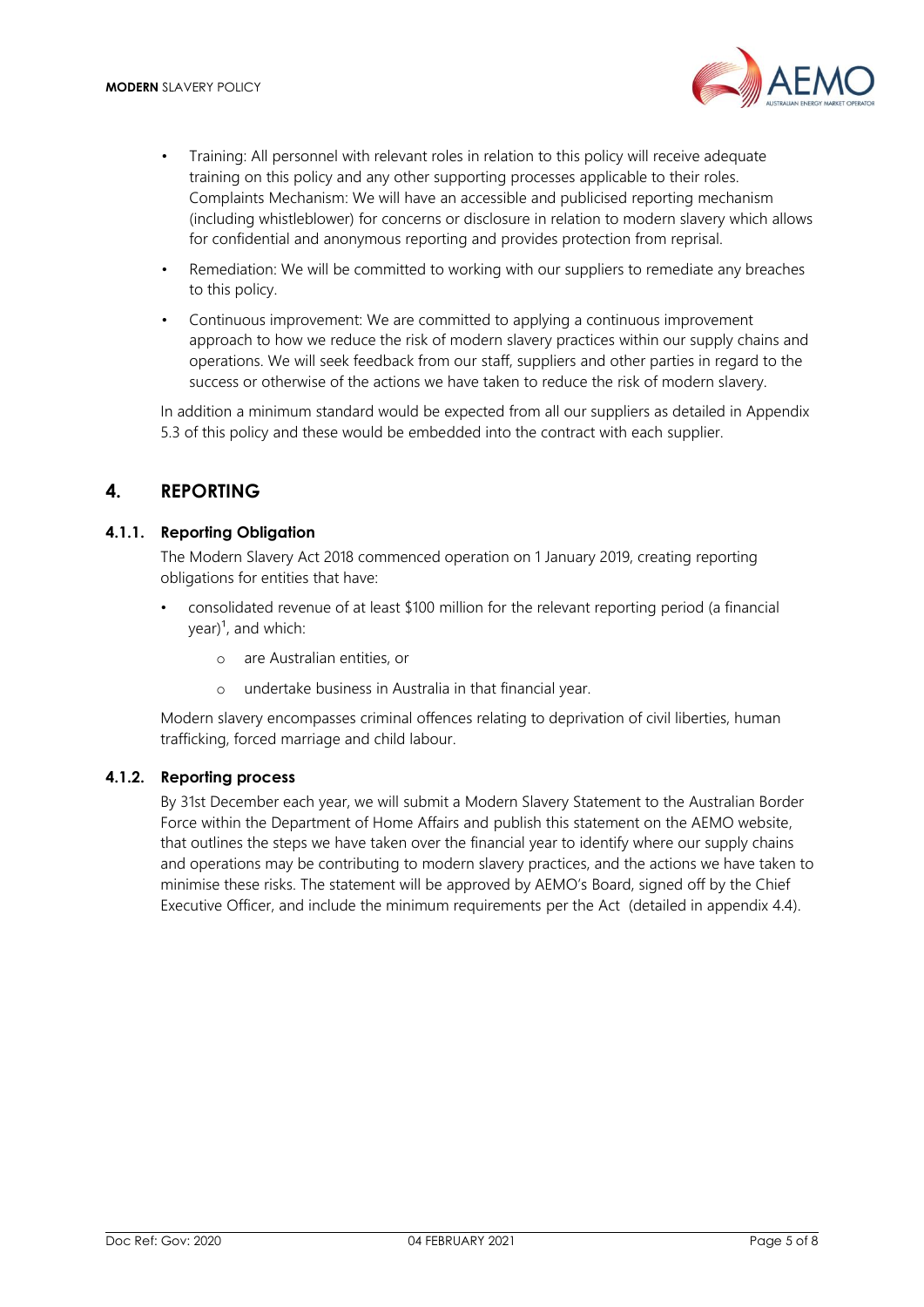

# <span id="page-5-0"></span>**5. APPENDIX**

# <span id="page-5-1"></span>**5.1. Glossary**

|  | Table 1 |  | <b>Defined terms</b> |  |
|--|---------|--|----------------------|--|
|--|---------|--|----------------------|--|

| Term           | Definition                                                                                                                                                                                                                      |
|----------------|---------------------------------------------------------------------------------------------------------------------------------------------------------------------------------------------------------------------------------|
| Employee       | Any person who is employed by AEMO through a Common Law Contract (CLC), Enterprise<br>Agreement (EA), or Fixed Term Contract (FTC)                                                                                              |
| Supplier       | Supplier is defined as any organisation or person who provides us with goods or services,<br>including their subcontractors, agents, related entities and consultants.                                                          |
| Supply chains  | Supply chains are defined as the products and services (including labour) that contribute to<br>AEMO and services. This includes products and services sourced in Australia or overseas and<br>extends beyond direct suppliers. |
| Modern slavery | For the purposes of this policy is defined as including eight types of serious exploitation and<br>outlined in Section 2.1.1                                                                                                    |

## <span id="page-5-2"></span>**5.2. Related AEMO Policies and Procedures**

#### **Table 2 Related policies, procedures, instructions, and forms**

| Title                            |
|----------------------------------|
| Code of Conduct Policy           |
| Whistleblower Protection Policy  |
| Purchasing Policy                |
| Recruitment and Selection Policy |
|                                  |

## <span id="page-5-3"></span>**5.3. Minimum standards expected of suppliers**

#### **5.3.1. No forced or Bonded labour**

Employment shall be freely chosen. Suppliers shall:

- not use any type of forced labour (any work or service extracted from any person under the menace of any penalty, which work has not been freely chosen by the person), bonded labour (work which is not for compensation received by the worker, but to repay a debt, which is often incurred by another person offering the worker's labour in exchange) or indentured labour (in which an employer forbids workers from leaving employment at the worker's discretion);
- respect the freedom of movement of their workers and not restrict their movement by controlling identity papers, holding money deposits or taking any other action to prevent workers from terminating their employment; and
- ensure that workers are free to leave their employer after reasonable notice.

## **5.3.2. No child labour**

Suppliers shall comply with the minimum legal working age in the country or state in question or in the absence of such law, by the International Labour Organisation (ILO) Convention 138. Suppliers must be able to verify the age of all employees to ensure compliance. Suppliers must accept the principles of remediation of child and under age workers, and where such labour is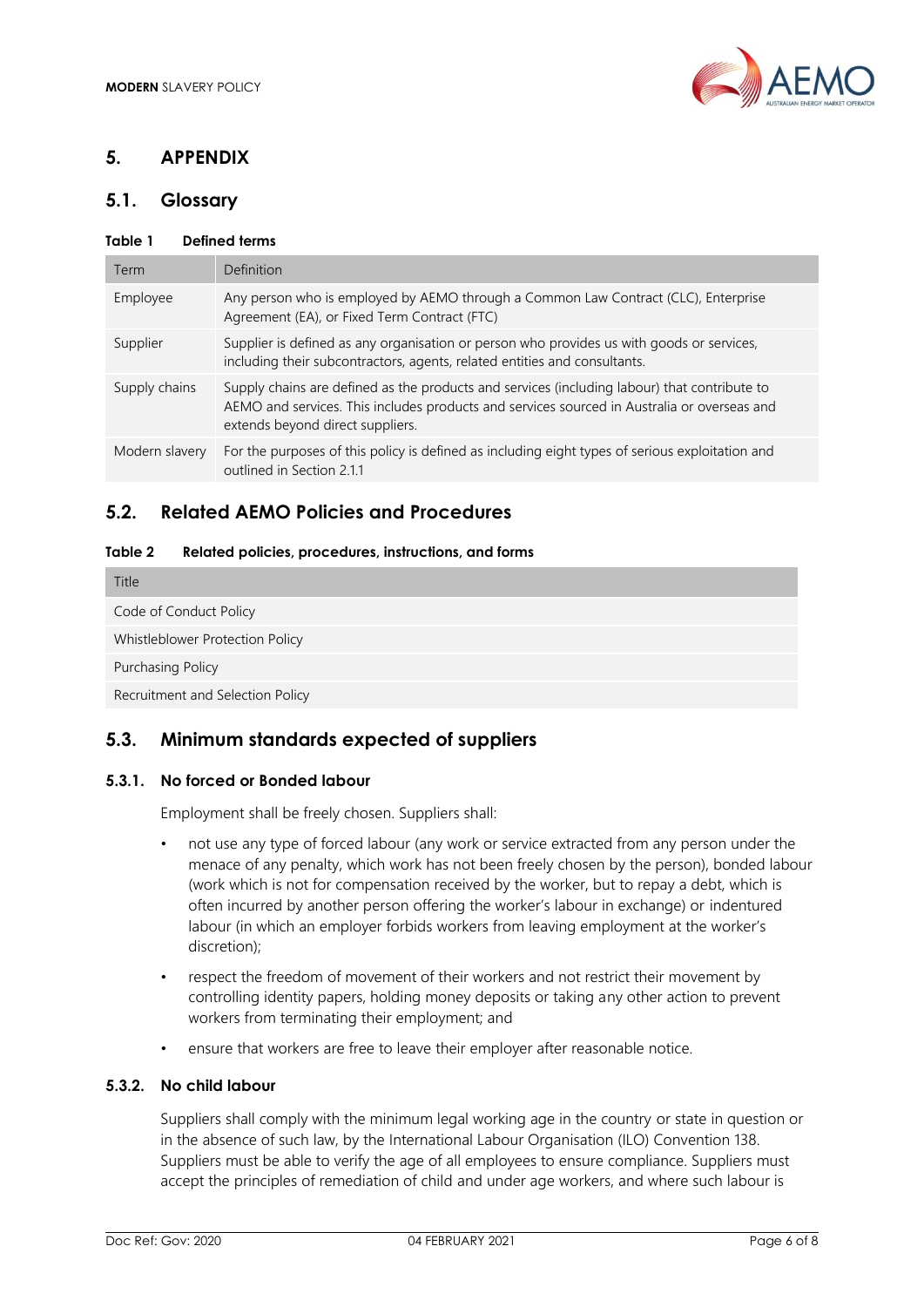

discovered suppliers must establish and implement appropriate remediation for such workers and introduce effective systems to prevent the use of child labour in the future.

#### **5.3.3. Wages, benefits, and transparent record keeping**

Suppliers must comply at a minimum with all laws regulating local wages, overtime compensation and legally mandated benefits. Record keeping must be accurate and transparent. Workers must be provided with written and understandable information about their employment conditions before they enter employment and about their wages for each pay period. Deductions from wages for disciplinary measures or any deductions from wages not provided for by law shall not occur without the express permission of the worker concerned. All disciplinary measures should be recorded.

#### **5.3.4. Working hours**

Working hours must comply with applicable local laws. Workers should not be required to work more than the maximum hours per week as stipulated by local laws or in the absence of such law by the applicable ILO convention. Overtime shall be agreed, shall not be excessive, shall not be requested on a regular basis and shall be compensated as prescribed by applicable local laws.

## **5.3.5. No discrimination**

All conditions of employment must be based on an individual's ability to do the job, not on the basis of personal characteristics, such as gender, ethnic origin, religion, age, disability, personal beliefs, marital status, sexual orientation, union membership or political affiliation. Suppliers must ensure that they provide an environment where their employees can work without distress or interference caused by harassment, discrimination or any other inappropriate workplace behaviour.

#### **5.3.6. No harassment or abuse**

Workers shall be treated with dignity and respect. In particular, suppliers will provide a workplace free from harassment, including physical, sexual, verbal or visual behaviour that creates an offensive, hostile or intimidating environment.

#### **5.3.7. Grievance mechanisms**

Suppliers shall respect the rights of workers to lawfully associate or not to associate with groups of their choosing, as long as such groups are legal in the country of operation. Workers should have the right to join or form trade unions of their choosing. Suppliers should not interfere with, obstruct or prevent legitimate related activities, such as collective bargaining. Workers are allowed to select worker representatives. Representatives should not be discriminated against and should have regular access to company management or appropriate process in order to address grievances and other issues.

Suppliers must have a policy in place for workers to approach management on issues of concern, on their own or through worker representatives, confidentially.

#### **5.3.8. Sub-contracting**

Where sub-contracting is permitted, suppliers must have adequate processes in place for properly managing sub-contracting to ensure that subcontractors operate in accordance with this and any applicable divisional/business unit policy, and is undertaken strictly in accordance with the contract.